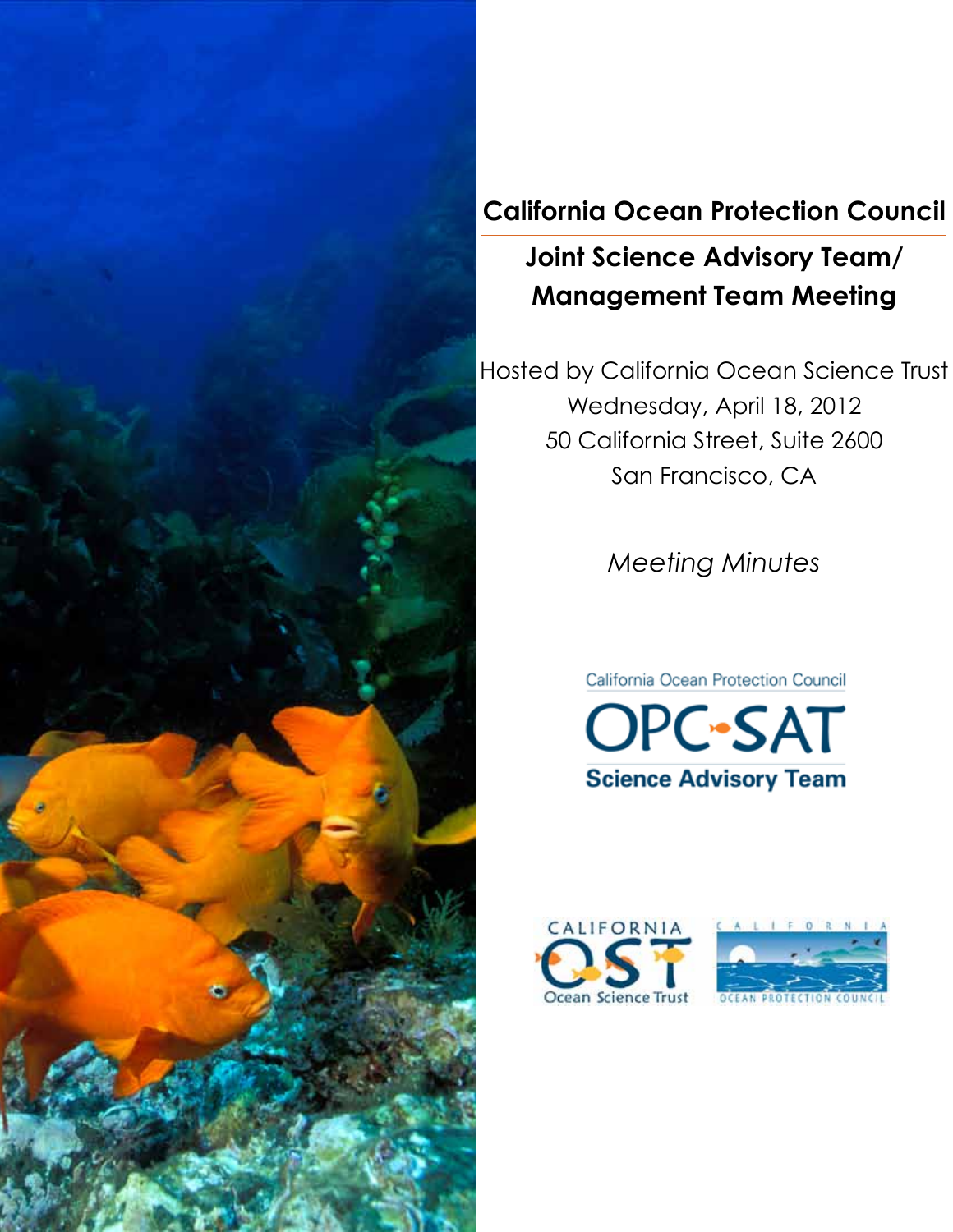#### **California Ocean Protection Council**

Joint Science Advisory Team and Management Team Meeting Hosted by California Ocean Science Trust California Ocean Protection Council





#### *Meeting Attendance*

**OPC-SAT Members Present:** R. Ambrose, A. Boehm, M. Carr, F. Chavez, K. Coale, J. Field, G. Griggs, M. Hall-Arber, S. Johnson, K. McLeod, S. Murray, K. Nielsen, J. Schubel, W. Sydeman, and S. Weisberg.

**Ocean Science Trust Staff Present:** T. Freidenburg, E. Knight, E. Kramer-Wilt, R. Meyer, S. McAfee, A. McGregor, L. Whiteman, and H. Zemel.

**Ocean Protection Council Management and Staff Present:** S. Corbaley, \*C. Kuhlman, M. Small, C. O'Reilly, and S. Toews.

*\*Catherine Kuhlman was recently appointed the new Assistant Deputy Director of Oceans and Coastal Matters, and stopped by the meeting to introduce herself to the SAT.* 

**Invited Guests:** J. Boyd, Resources for the Future/National Socio-Environmental Synthesis Center, M. Gleason, The Nature Conservancy, D. Goldston, Natural Resources Defense Council, T. Grosholz, UC Davis, J. Lindholm, CSUMB, P. Nelson, Collaborative Fisheries Research Organization, J. Pasari, UC Davis, E. Prahler, Center for Ocean Solutions/ Stanford University, G. Ruiz, Smithsonian Environmental Research Center, E. Saarman, PISCO/UC Santa Cruz, S. Williams, UC Davis, K. Wiseman, Marine Life Protection Act Initiative, Brian Owens, Department of Fish and Game.

**OPC-SAT Members not Present:** D. Cayan, C. Costello, S. Gaines, F. Gulland, M. Moline, J. Paduan, H. Scheiber, and J. Stachowicz.

# *Table of Contents*

*(Click the blue links to navigate this document)*

## **[Highlight Action](#page-2-0)**

**[Welcome and Introductions](#page-3-0)**

**[Presentation and Discussion with Dr. James Boyd,](#page-3-0) Director for Social Science and POlicy, National Socio-Environmental Synthesis Center (SESYNC), University of Maryland**

**[Presentation and Discussion with David Goldston,](#page-5-0) Director of Governmental Affairs, Natural Resources Defence Council, Washington, D.C.**

**[Lunch & SAT Business and Quick Updates](#page-6-0)**

**[Aquatic Invasive Species Vector Risk Assessments and Expert Judgment Discussion](#page-7-0)**

**[Central Coastal Trawl Impact and Recovery Study: Findings and Management Opportunities](#page-9-0)**

**[New Projects on Harmful Algal Blooms \(HABs\) and Scientific Collections Permitting](#page-11-0)**

**[Summary Comments and Wrap Up](#page-11-0)**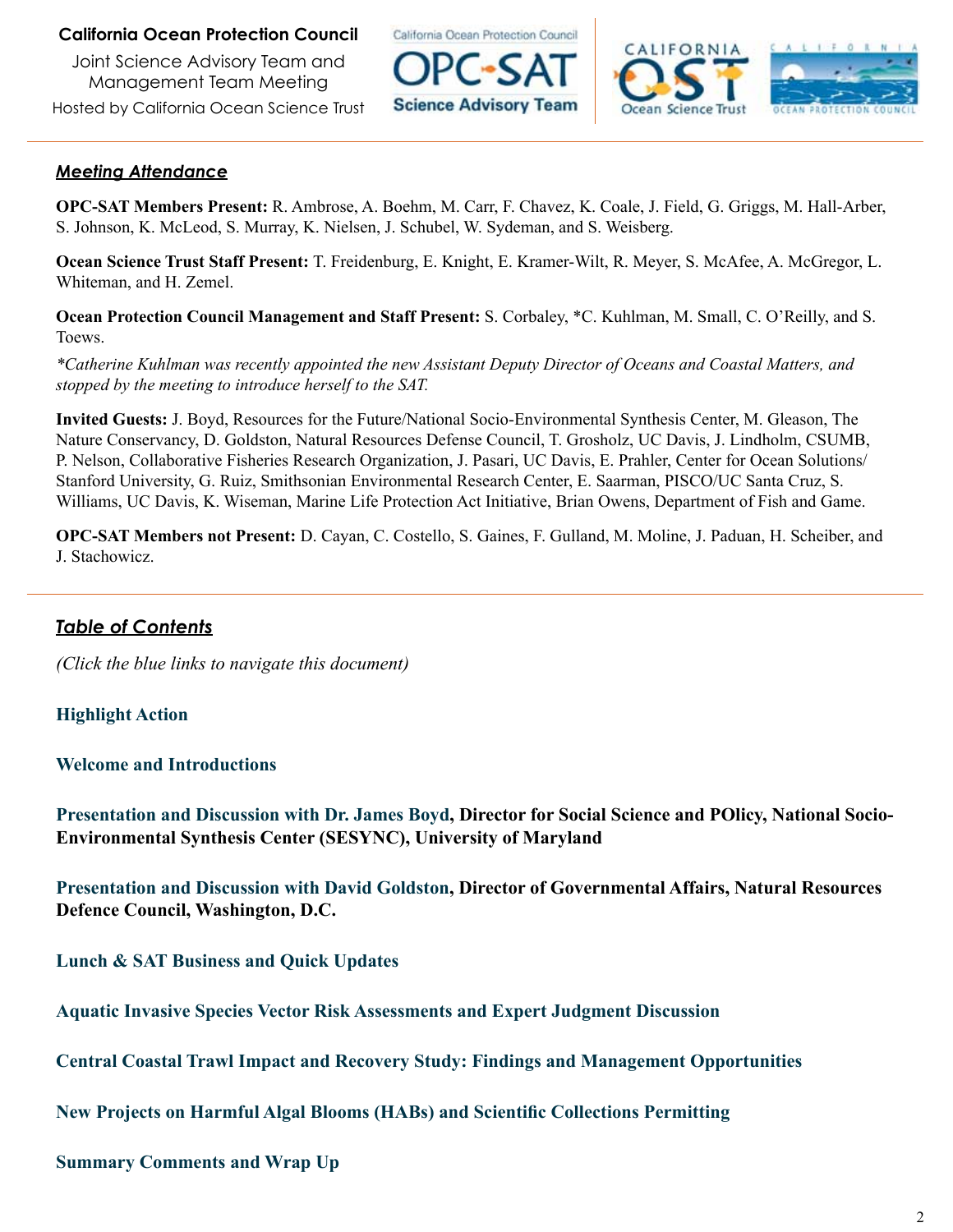# <span id="page-2-0"></span>*Highlight Actions*

**Filling SAT membership vacancies:** OST will be working with C. Kuhlman and the SAT Executive Committee to identify areas of expertise to recruit onto the SAT as positions become available. OST will work with the SAT Executive Committee to develop a process for choosing new members as positions become vacant.

**SAT Leadership:** The SAT agreed to maintain membership of Executive Committee for one more year to allow A. Boehm to fulfill her role as co-chair.

**Climate Change and Fisheries Literature Review:** B. Sydeman, with support from J. Field and OST, will lead the writing of a white paper that summarizes the latest research on how climate change may impact California fisheries. B. Sydeman plans to utilize the climate change and sustainable fisheries working groups for potential draft reviews, but anyone interested in participating should contact him now.

**Coastal and Estuarine Research Federation (CERF) Conference, San Diego 2013:** S. Weisberg briefly discussed CERF 2013, of which S. McAfee is one of the program co-chairs. Connecting the SAT to the conference would be very valuable, interested members should contact him now.

**AIS Vector Risk Assessments and Expert Judgment:** SAT members interested in the upcoming planning for expert judgment with respect to the AIS vector risk assessments should contact E. Kramer-Wilt at OST. Scientific Collecting Permits: M. Carr has put together a subset of SAT members (K. Nielsen, M. Carr, S. Weisberg, and J. Field) to participate in a working group on DFG scientific collecting permits in MPAs (marine protected areas). M. Carr stressed that this core group would serve as a conduit to the wider SAT, and interested members should contact him as soon as possible.

**Harmful Algal Blooms (HABs):** Some SAT members, including M. Carr and K. Nielsen, are working with OST, Sea Grant, and other HABs experts to write a white paper on HABs in California. Interested SAT members should contact M. Carr. The group may eventually explore developing a SAT position statement.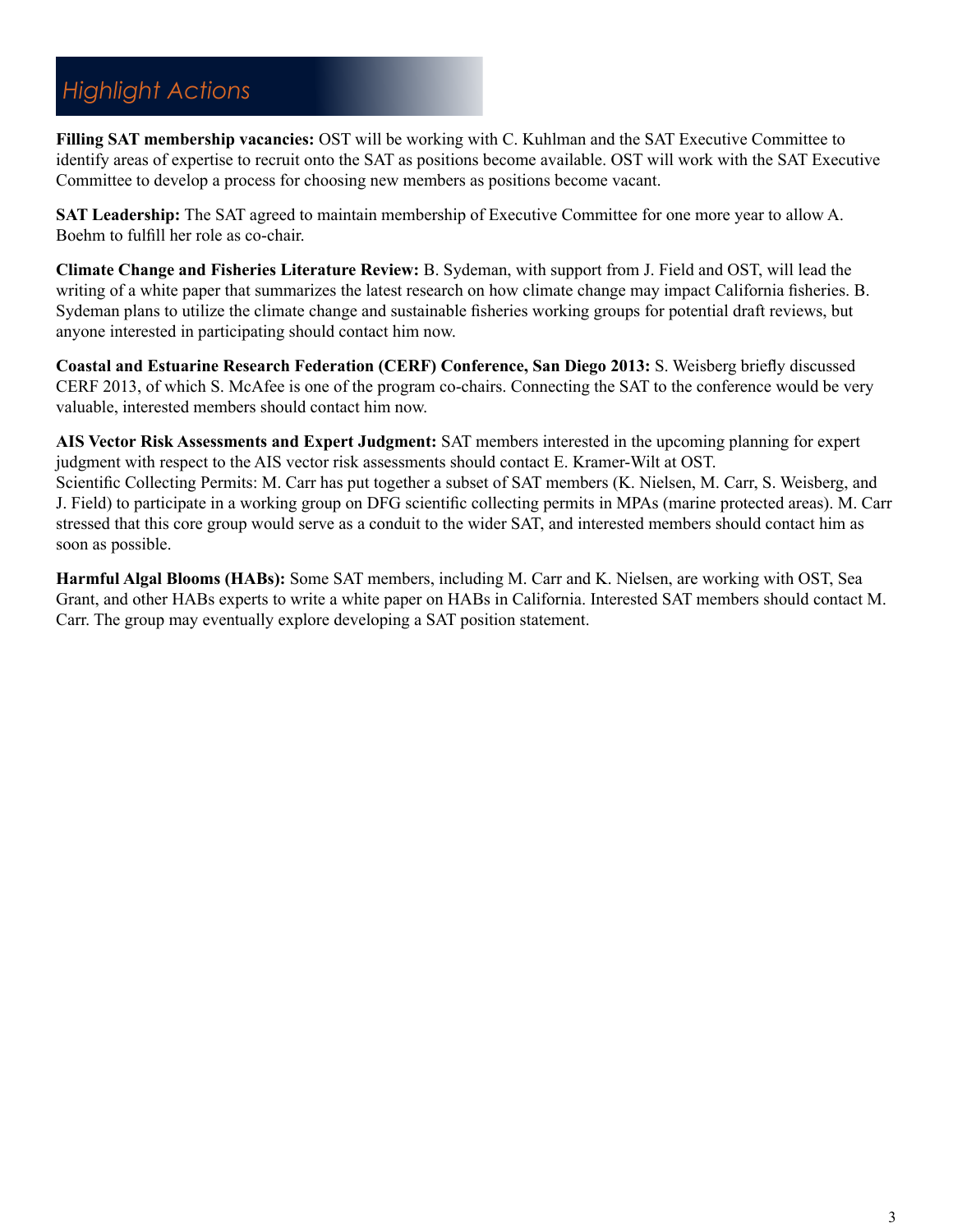#### <span id="page-3-0"></span>**1. Welcome & Introductions**

S. McAfee, OPC Science Advisor and SAT Co-Chair, welcomed the OPC-SAT and the OPC on behalf of the Executive Committee (A. Boehm, M. Carr, and G. Griggs). McAfee then reported that Catherine Kuhlman had been appointed Assistant Deputy Director of Oceans and Coastal Matters by the Governor's office, and she briefly discussed C. Kuhlman's background as Executive Officer of the North Coast Regional Water Quality Control Board, and that she would join the meeting around lunch. McAfee thanked our hosts, the Bay Conservation and Development Commission, and OST staff, for supporting the meeting. McAfee then turned it over to A. Boehm to introduce the meeting.

Boehm noted that today's meeting was a continuation on the theme Knowledge to Action: Theory to Practice, a concept introduced at the last SAT meeting held on September 30, 2011. Boehm asked everyone in the room to introduce themselves before walking through the morning agenda, noting in particular that there would be plenty of time for discussion.

#### **2. Presentation and Discussion with Dr. James Boyd, Director for Social Science and Policy, National Socio-Environmental Synthesis Center (SESYNC), University of Maryland**

McAfee gave a brief introduction to J. Boyd, including his background and training. McAfee discussed how Kai Lee was the introductory speaker at the last OPC-SAT meeting, presenting the Packard Foundation's science sub-program – *'Linking Knowledge with Action.'* This sub-program is intended to explore how best to integrate science into decisionmaking. In December, McAfee facilitated a day-long workshop of grantees of this program, as well as grantors, with the idea to explore if there is an emerging practice that leads to best outcomes for science in support of management. McAfee noted that there is a large role for social science in science integration. Through the structure of the OPC and the OPC-SAT, California has created the opportunity to bring the social and natural sciences together to more effectively infuse science into state management and policy-making.

Boyd focused his presentation first on SESYNC's approach to the concept of 'actionable science,' and then went on to provide an overview to SESYNC's proposed internal structure and processes to choose and fund proposals, including development of overarching research themes. Boyd noted his main goal was to learn from the SAT on behalf of SESYNC, and bring their ideas to the table as this new organization continues to develop. Boyd encouraged questions and discussion as they came up in the course of the presentation.

McAfee noted that defining 'actionable science' is particularly important because it is a spectrum that can mean different things at different scales. J. Boyd agreed, and went on to explain that often science communication is heralded as the limitation in making science more relevant to policy and management. While this is certainly true, Boyd noted that another key factor is identifying your audience and incorporating them into the articulation of the problem that needs to be addressed, and the development of the scope and scale (i.e. regional, national, global etc) of the science aimed at addressing it. J. Boyd noted that none of this is new, but rather it is a concept becoming invigorated in resource and other environmental issues. Boyd pointed toward public health research as an example of a field where this concept is regularly applied.

Boyd went on to suggest that there is now an 'actionable science' movement. We are seeing many grant programs support this activity, and many scientists are expressing a desire to see their work improve management in their respective fields, but simply don't know how to bridge that gap.

Before moving into the second piece of his presentation, or the development of the structure and process of SESYNC, Boyd fielded some questions:

*• Are you concerned about scientists becoming advocates?* 

Boyd acknowledged that this is a challenge for many scientists because it applies they are not being objective. This goes back to the culture of science and how we're trained. Also, the policy community tends to simplify issues, which is uncomfortable for scientists, who often focus on complexity. It is also important to note the NSF (National Science Foundation) does not want the appearance that they fund science with political implications.

G. Griggs noted that the debate around climate change is a good example – the goal is not to advocate for a specific position or solution to a problem, but insert scientific information that might help frame the problem and weigh tradeoffs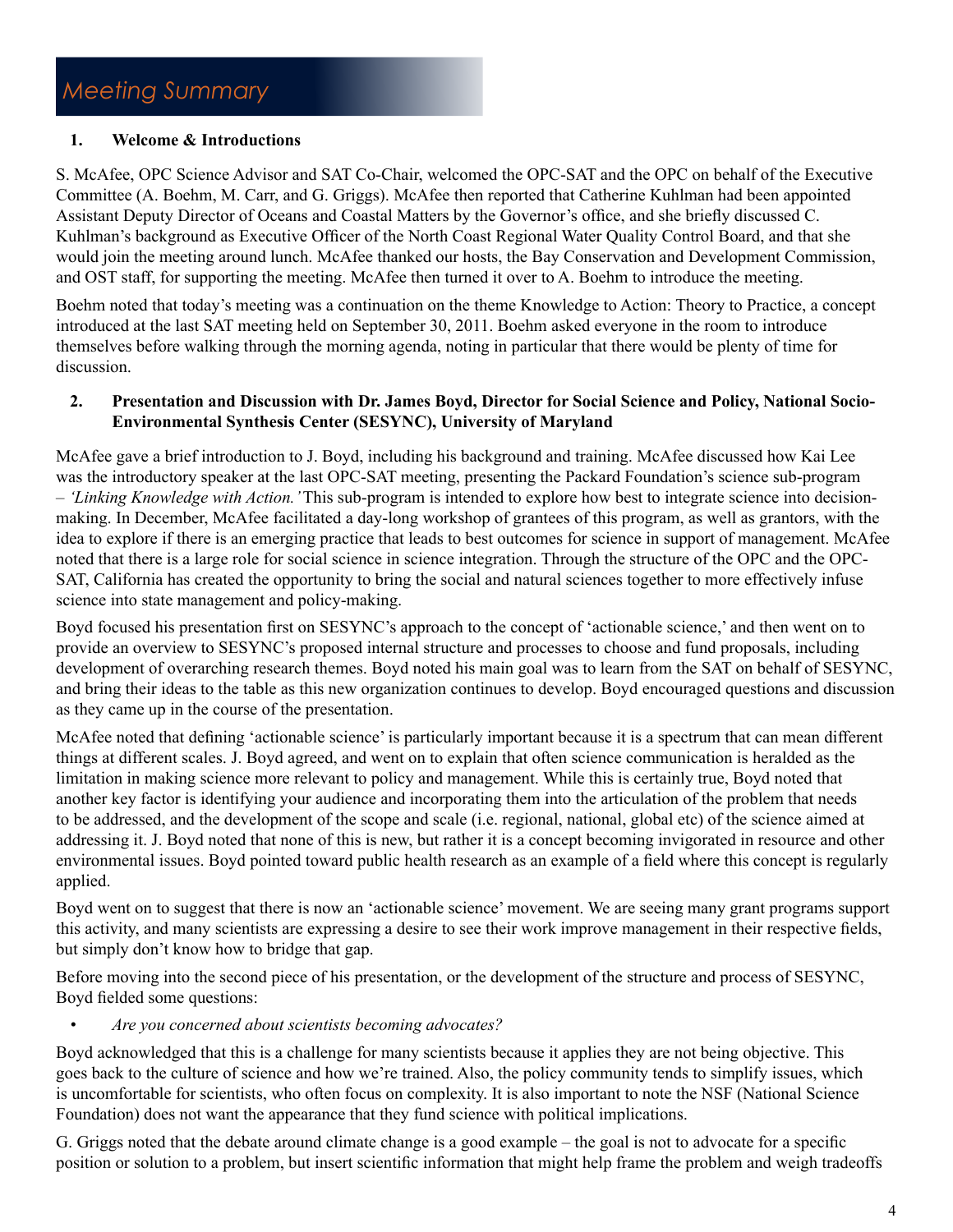into a political forum.

R. Ambrose emphasized Griggs' point by saying that public health is also a good example, in part because social science tends to be incorporated. However, the overall goal is clearer; few would disagree with pursuit of good public health. Therefore, scientists in the field of public health will push policy to a much greater extent. The desired goal or outcome with respect to environmental issues is often unclear, or a specific point of contention. M. Hall-Arber agreed – in fishing, for example, it is extremely difficult to clarify the best outcome; viable fishing communities or just healthy fish stocks, and perhaps we don't care what the face of the industry looks like? As an anthropologist, it is our job to communicate to policy-makers how the community sees itself and its role in the environment.

Finally, K. McLeod highlighted COMPASS' internal distinction, which is to advocate for the use of science in policy, not a particular policy.

• Economic research aside, where do other fields of social science go for funding with respect to environmental  *issues? There seems to be a significant imbalance there.* 

Boyd acknowledged that this is a problem, and lack of incentives is part of it. Without funding, many professional societies struggle with this. However, philanthropic societies are becoming more interested. There is also a lack of interaction among natural and social scientists. For example, the EPA (Environmental Protection Agency) employs ecologists and economists, but they do not know each other or interact regularly. E. Saarman also noted that the role of social science may not seem immediately apparent to many with respect to ocean issues in particular because people do not live in the ocean.

Hall-Arber also highlighted the role of funders in directing or steering research by noting an example where USAID (United States Agency International Development) pulled funding from a study that demonstrated elements of the agencies work were potentially ineffective. S. Murray noted that he had a similar experience when a government agency refused to release a report they had funded on invasive species on the west coast because the results were undesirable.

Boyd then went on with the second piece of his presentation beginning with the mission of SESYNC: SESYNC will foster actionable synthesis research and education related to the structure, functioning, and sustainability of socioenvironmental systems. SESYNC is the latest in a line of NSF-funded synthesis centers, such as NCEAS (National Center for Ecological Analysis and Synthesis). SESYNC opened in January, and while it is a national center, it ultimately aims to be international in scope.

Boyd went on to note that a critical piece of SESYNC will be giving social science equal weight, and a clear commitment to actionable science. SESYNC will focus on co-development among social and natural scientists and decision-makers to projects, and will take a circular, non-linear approach to science – policy interactions. J. Boyd noted that NSF feedback emphasized this trend.

Boyd then explained the conditions of SESYNC support. They fund work over 1 to 2 week periods, which must be located at the center in Annapolis, and focus intensely on a synthesis project. Boyd then discussed SESYNC's developing balance between groups, projects and activities. SESYNC is exploring a series of broad themes under which proposals could be made. Boyd also noted a 'ventures' theme where ideas that do not fit under any particular theme could potentially fit.

Themes include:

- Human mobility and ecological wealth
- Globalization and environmental change
- Informing sustainability and adaptation decisions through assessment and modeling of ecosystem services

Boyd highlighted that the challenge will be measuring success in the synthesis, evaluation and application of science in a meaningful way, and was particularly interested in feedback from the SAT on this and the themes themselves. Highlight questions and discussion points included:

*• How do we evaluate success, or quantify the social or policy impacts of the science?* 

Boyd noted that there have been decades of debate trying to place a dollar amount on these things – use statistical controls? Numbers? Goldston and Boyd both then noted that articulating desired outcomes in the policy realm is much more complicated than it seems, in part because decisions are being made about what to value most, which is often not a science question.

*• The themes are very broad – and if the center is evaluated on a 5 or 10 year basis, impossible to solve. Perhaps they should be reframed to more achievable goals, or how will you measure progress towards them?*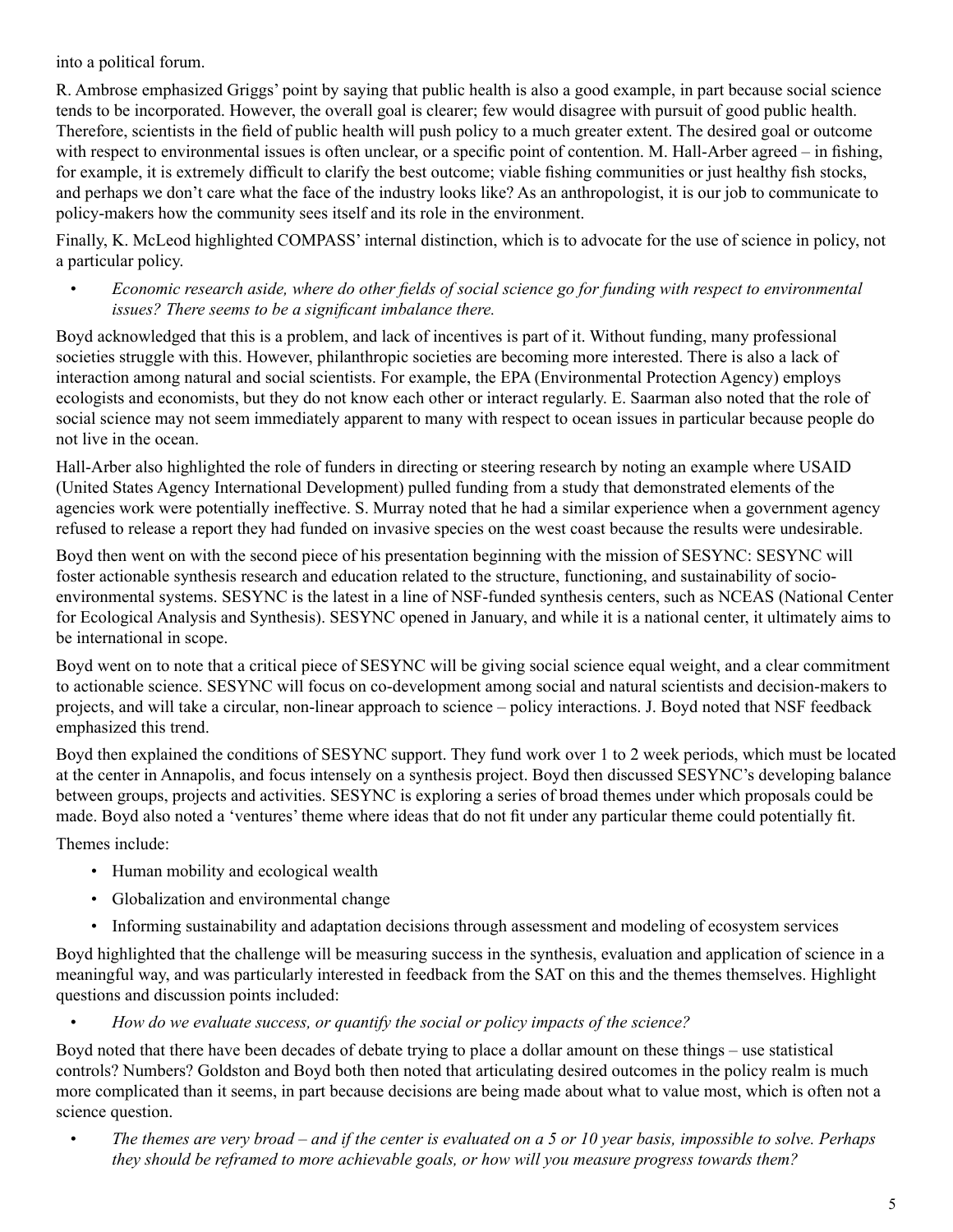<span id="page-5-0"></span>Boyd acknowledged that this worries him too. At this point, SESYNC is dedicated to working with the project teams to identify and articulate actionable project goals. Most of all SESYNC aims to be proactive in this – and looking to other fields such as public health for lessons.

## *• How will projects be selected?*

Boyd explained that an RFP (request for proposals) will be issued. Selected proposals will be interdisciplinary, and managers will be involved. Boyd also noted that another element is that SESYNC will conduct research on broader issues across themes, to learn about how managers and researchers interact, and how management institutions interact with the science.

#### **3. Presentation and Discussion with David Goldston, Director of Governmental Affairs, Natural Resources Defense Council, Washington, D.C.**

R. Meyer introduced D. Goldston, including his background and training. Meyer noted that Goldston has focused his own research in how government manages and invests in science.

It is worth noting that Goldston spoke only for himself, not on behalf of NRDC. Goldston began with discussing the political polarization that has taken over in Washington, D.C. Goldston noted that it is important that our current discussions about the role of science in policy, particularly with respect to Congress, happen in the context of this unfortunate reality. Goldston said that this puts even more pressure on science because in general it is a field still perceived as "above the fray." While this may not be accurate, or reflect a deep understanding of how science works, it is a mark of respect. Another complicating factor is that while everyone on any side of an issue will often claim to "respect the science," people still pick their favorite source of information.

Goldston then went on to describe four categories of issues at the intersection science and policy from his professional experience:

#### *• Cases where the science and the policy are conflated*

These are issues where the scientific data is essentially there, but policy tradeoffs are conflated with the science. Goldston highlighted the 1997 debate around ground-level ozone as an example – there was virtual agreement among the scientific community about ozone data, and a science advisory board provided a range to the EPA (Environmental Protection Agency) that ozone standards should exist within. However, because of political implications associated with hospitals, the policy-makers dragged science into an unrealistic debate over identifying a particular 'scientific' number for ozone.

*• Cases where scientific consensus actually exists, but is continually questioned by policy-makers*

Goldston mentioned that this is a rare case – often policy-makers make decisions in the face of scientific uncertainty out of necessity, and it is not common for policy-makers to get stalled by science questions that have in fact been resolved. The main example of this is climate change – specifically the continued debate over whether or not it is happening, and caused primarily by human activity. It is especially alarming when you consider the massive policy and management challenges that we face in dealing with climate change, and deeply unfortunate we have not gotten any closer to having the discussions because we are by and large still hung up on a science question that has been resolved.

*• Cases where there remains scientific debate over an issue*

Goldston noted that this is the most common case. Goldston used forest management as an example. Goldston also noted that in many cases if scientific debate still exists, that debate will still be used to mask real unresolved policy debates as well. Goldston suggested that what to do in the face of uncertainty is the policy question. The science question in this is to articulate for decision-makers the risks associated with action and inaction, or help to delineate the tradeoffs.

• Cases that have not matured enough – where no one (scientists or policy-makers) is sure of anything

Goldston suggested that in these cases, scientists have a rare opportunity to help direct the conversation. This is because there may not yet be entrenched stakeholders lying in wait to fight for their position, and in general people are more open. Goldston highlighted the environmental consequences of pursuing nanotechnology as an example in this fourth category.

Goldston noted that in thinking across these four general areas scientists must explore their role and find ways to distinguish themselves from traditional advocacy, which many scientists find worrisome. Goldston suggested creating and working with institutions that are able to understand, emphasize and articulate the views of scientists in a credible way. Goldston noted the National Academies, which of course have had some time to establish a reputation.

Goldston then concluded by discussing the wall between science and policy, and how that wall has been highlighted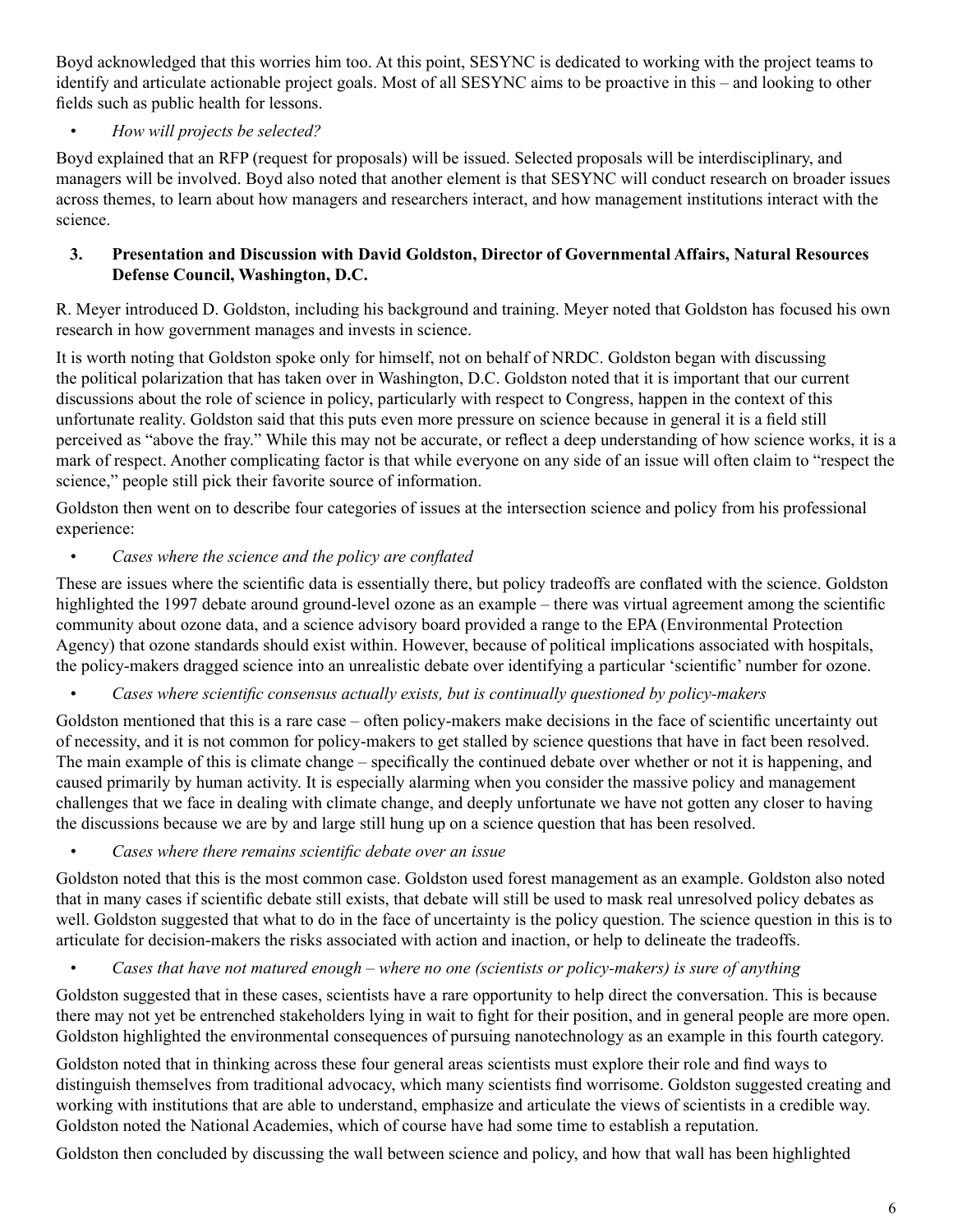<span id="page-6-0"></span>by the climate change debate. Essentially, what many of these issues come down to are ideological and philosophical differences in how we look at the world. Some recent ocean policy is an example – Republicans aren't attacking the President's National Ocean Policy based on science or regulation, but rather on their view of the appropriate role of government. Scientists must be wary getting sucked into these debates.

Goldston then fielded questions among the group, highlights included:

*• How are government institutions changing?*

K. Coale asked what is happening on the side of government and other NGOs to change the debate to something more rational. Coale noted from his perspective, scientists serve up information that always seems to get torn to shreds by the political process. Coale went on to express that it seems many of our government institutions were designed at a time when the environment was durable, and are no longer conducive to accepting and internalizing science on environmental issues. Goldston responded by saying the political process is and always will be messy, in part because its main constituents are the public. For example, many people believe climate change is happening and caused by humans. But they still have many incorrect notions about it, such as attributing most weather events they experience now to climate change. Goldston went on to say that a bigger issue, which is in part political, is how much do we want to regulate and how much can we regulate something into what we actually want. All the science in the world still may not clarify this for policy-makers.

Boyd noted that many of the public are also starting to perceive science as a pursuit of the 'elite.' Are there ways we could break down that perception to a more populist view – perhaps using as tools ways that average people interact with nature, either through their profession (i.e. farmers, fishermen etc), recreationally (i.e. hiking, kayaking etc), and/or citizen science. That could make more of an impact perhaps than actually altering government institutions. Goldston then noted there are some institutions, such as ASU (Arizona State University), that are exploring ways to engage the public better. Goldston noted that we need more of this. However, it is difficult to get the balance right – science must also be independent to do its job.

## *• How natural vs. social sciences operate*

M. Carr asked Goldston to comment on why the expertise of social scientists receive less recognition than natural scientists, yet often natural scientists are criticized for conducting research in the absence of a socio-economic context provided by social scientists. Goldston suggested that the work of SESYNC is absolutely essential. There is a calling for this kind of work, but things function best once everyone (your audience) has agreed on the problem, whether it is fisheries or otherwise. Boyd added that social science is also messy, it won't simplify things, but it can help in telling the story of why society should care and communicating how things impact people. J. Schubel then noted that natural scientists do a bad job of communicating complex problems, and while we can't solve these problems we can better manage them.

## **4. Lunch**

## \*Catherine Kuhlman, joined the meeting. Her official start date will be May 1, and you may read more about her *appointment at http://gov.ca.gov/news.php?id=17496.*

Kuhlman spent the lunch hour with the SAT discussing her background in water quality, and expressing her support for more science informed policy. Kuhlman emphasized what she sees as two of her core tasks working to help make this team even more successful, and ensuring their work reaches policy-makers and managers across the state. Kuhlman also acknowledged the critical role of boundary organizations like OST in conducting this work. Finally, Kuhlman requested that everyone in the room introduce themselves, their discipline, and their interest in the practice of science integration.

## **5. SAT Business and Quick Updates**

Boehm kicked off the session, then turned over to the Executive Committee for a variety of updates:

- McAfee described her role on the Blue Ribbon Citizens Commission with the Fish and Wildlife Strategic Vision, emphasizing how often the OPC-SAT came up as a body that might play an important role. McAfee noted that there is also discussion of the SAT being written into upcoming legislation.
- Griggs then alerted the SAT that Dr. Tony Haymet submitted his resignation from the SAT recently, and that there is now an opening. OST will be working with Kuhlman and with Executive Committee to identify expertise to recruit for the OPC-SAT with the intention to compose the SAT across disciplines in support of the SAT's mission.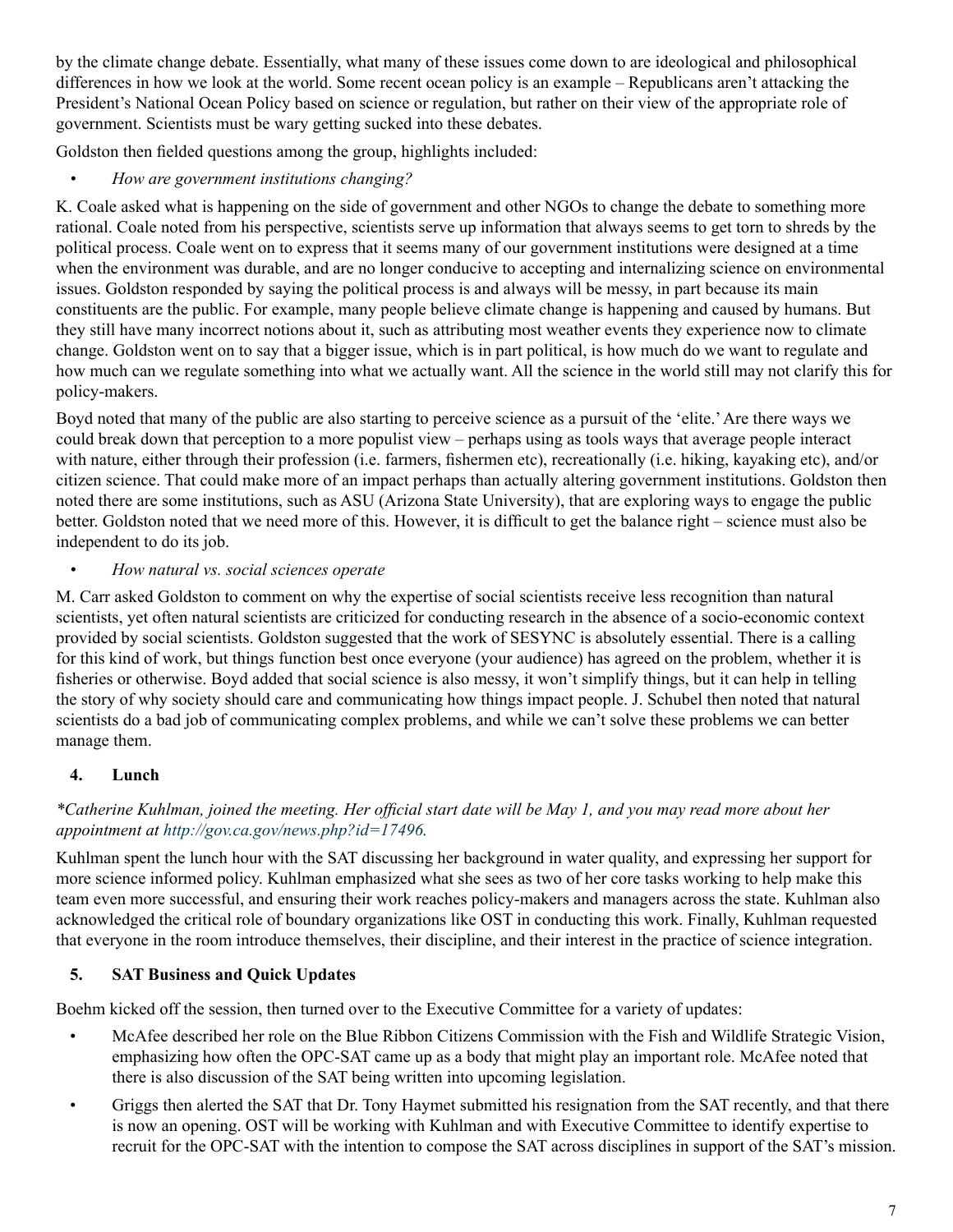- <span id="page-7-0"></span>• Griggs proposed keeping the same Executive Committee for one more year to allow Boehm to fulfill her role as co-chair. Last year, Boehm was on maternity leave, thus was not able to participate as much as she wanted. The SAT voted in favor of retaining the present Executive Committee another year.
- B. Sydeman provided an update on the climate change and fisheries paper, intended to inform managers on how climate change may affect California fisheries. Sydeman plans to utilize the climate change and sustainable fisheries SAT working groups for potential draft reviews, but anyone interested in participating should contact him. Sydeman emphasized that this will be a SAT product, and ultimately he and other participants plan to pursue publication. A draft should be produced in the next three months. This effort is jointly supported by OST and the Sonoma County Water Agency.
- S. Weisberg provided an update on CERF 2013, or the Coastal and Estuarine Research Federation conference, which will occur in 2013 in San Diego. McAfee and John Largier (Bodega Marine Laboratory, UC Davis) will be science program co-chairs. Weisberg stated that it would be valuable to have SAT members connected with the conference, and interested members should contact him.

### **6. Aquatic Invasive Species Vector Risk Assessments and Expert Judgment Discussion**

E. Kramer-Wilt introduced and facilitated the session. Kramer-Wilt began by noting that the vector approach to addressing risk is relatively unprecedented. Kramer-Wilt explained that the research teams are conducting a synthesis as well as new research to characterize each of the vectors. OST will be using the vector reports undertake the challenge of assigning relative risk to these vectors, and how to make a useful and relevant list of recommendations for the state. In addition, OST may partner with Center for Ocean Solutions to bring the policy lens to this work as well.

Kramer-Wilt concluded her remarks saying that today we are looking for a discussion on how we get from the research and data collection to informing the state, and the possibility of using an expert judgment process to bridge this linkage. Kramer-Wilt then introduced Dr. Susan Williams, one of the lead PI's on the UC Davis team.

Williams first introduced the other researchers present: Dr. Ted Grosholz from UC Davis, Dr. Greg Ruiz from SERC/ Smithsonian Institute, and Dr. Jae Pasari from UC Davis who serves as the project coordinator. Williams began with introducing the issue of AIS, noting that climate change is increasing biological invasions. Williams also went on to highlight the need to manage introductions, and that there is a body of evidence that shows preventing introductions is less costly than dealing with invasions later on.

Williams described the current research, including early results. The research focuses on developing a risk assessment for AIS vectors that are not well understood, specifically: commercial fishing, recreational boating, live bait, live imported seafood, aquariums and aquascaping, and aquaculture. This approach is fairly new in biological invasion science. Major challenges to the project include lack of data, especially in trying to quantify propagule supply into the state, and exploring the economic, environmental, cultural and human impacts. Williams concluded that as the project moves forward, they are thinking through the appropriate balance between data gathering, and expert elicitation, which involves some amount of guessing.

Kramer-Wilt opened the discussion with the group. Several topics and questions were raised over the next hour. Highlights included:

#### *• How to include the regulatory opportunities when considering how to rank these vectors.*

Goldston asked about the ease of regulations – with ballast water that might be the most tractable one, which could explain why more is being done. Williams responded that the industry also wanted regulation in the case of ballast water. G. Ruiz agreed with Goldston's point, noting there hasn't been much research on the vectors of this project, so it remains unclear how to regulate. T. Grosholz also pointed out that vectors like the bait industry are not very well protected. McAfee mentioned that one way of dealing with this very issue is to partner with organizations such as the Center for Ocean Solutions (COS) based at Stanford University, who are particularly strong in bringing a policy and legal lens to this kind of research. Ruiz also reiterated that dealing with it at a vector level (rather than by species) is a change in mindset, and so the tools haven't really been explored.

#### *• Are the researchers familiar with the study in the St. Lawrence Sea (in relation to the species introductions bar graph that was shown)?*

Schubel asked about the introductions bar graph shown, and whether or not they were familiar with similar work that was done in the St. Lawrence Sea. Yes, they are. Ruiz elaborated that San Francisco Bay has been an important focal point for California and the continent in regards to AIS. However, it is not just the introduction that is important, but also the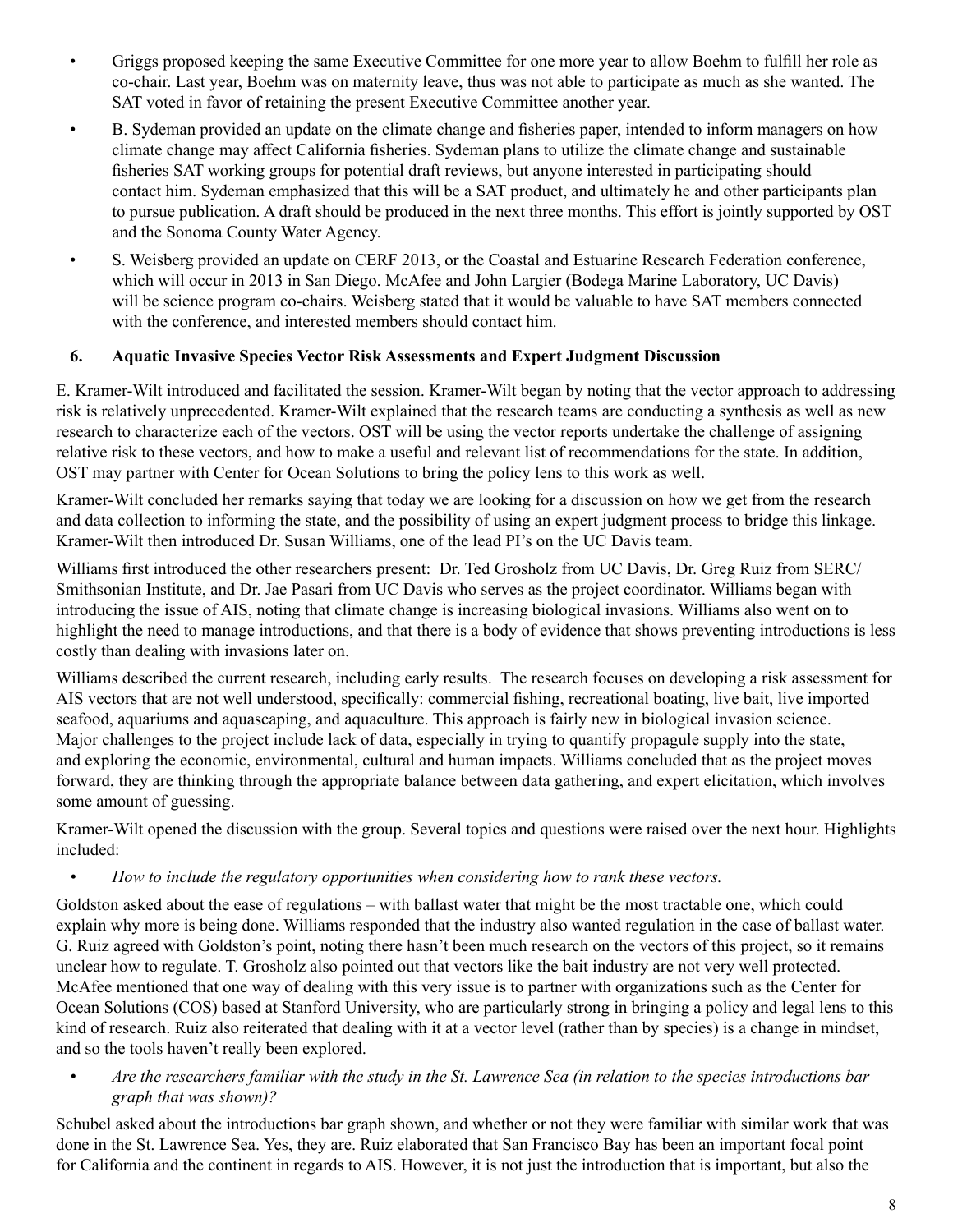capacity to spread. Williams pointed out that many of the data surrounding AIS are retrospective, and one of the things they wanted to do with this project was to take a future oriented approach.

• How will expert judgment help a manager determine vector risk, or make a decision on how to handle a newly *discovered AIS?* 

Kramer-Wilt clarified that expert judgment has two phases: (1) A process to come up with the relative ranking, and (2) work with COS on understanding the management context around that and working with the California Agencies Aquatic Invasive Species Team (CAAIST ) to ensure that our recommendations and options map on to their programs and policies. Williams and Grosholz stated that ranking the vectors will be difficult.

### *• P. Nelson recommended the software tool – RAPFISH.*

Nelson explained that it's a way to assess the sustainability of data poor fisheries in developing countries on multiple axes. S. Williams agreed that it sounds like a very useful approach. Williams explained that the teams have matrices that go through multiple decision points. Ruiz also mentioned that one other idea is to not just analyze vector-by-vector, but partition them by different components. For example with vessels, not all vessels are created equal, and so there are operational units to consider. This might help do a ranking exercise, and target actions.

How are the teams using the word 'risk' or 'risk assessment' - in the research community, we have a very specific  *definition of risk, so what is the definition being used here?*

Williams responded that they are not using the word 'risk' in a formal way, rather as a concept to think about the process by which invasions occur and cause impacts. Impacts may include ecological, economical, and human health to name a few. Weisberg stated that while the projects teams should collect as much data as they can, they will never have all the data they need or want, so you have to move past that. Weisberg went on to say that the teams also have to build agreement around the conclusions to then move to the management context. The strength of this project is that it is employing a process to validate the conclusions, therefore insulating the various participants. Kramer-Wilt then noted that unlike other projects, with this one we have some time to get additional data and synthesize it before doing the expert judgment process.

Williams stated she would prefer to include stakeholders to explore variance in agreement around the numbers. Goldston and others cautioned that you must think about the structure and timing of when to involve stakeholders – if done at the outset, it can reduce the credibility. Goldston suggested having the science group first, then widening it if stakeholders are necessary to the process. Williams suggested that including stakeholders was the model of the MLPA Initiative. However, E. Saarman cautioned that the MLPA Science Advisory Team did not include stakeholders.

Boyd then raised two points: (1) there is the elicitation part, finding win-wins, but then there's capturing the right expertise. Boyd used the example – you wouldn't ask an ecologist how many vessels are coming into Oakland harbor every year any more than you'd ask a ship captain how a mollusk will impact the bay. (2) There is also the retrospective vs. prospective question. Can you relate vessel traffic to these introductions? Boyd also added that there is the issue of future development, and what impacts those might have. Williams answered that Ruiz has a great deal of trend data on shipping, aquarium, and aquaculture vectors, but we need additional expertise to help on future trends.

*• Shubel noted that various forms of citizen science, such as invasive species alert cards are potentially huge resources.* 

Williams agreed that for some invasive species public education is way more effective than regulation. S. Murray noted that parallel to this they also need to look at it from the management side. Kramer-Wilt responded that OST intends to do this. McAfee liked P. Nelson's idea for using a model, and noted that it forces us to think through the values tradeoffs as well as expert judgment. S. Johnson cautioned that expert judgment sometimes does not produce meaningful change in the long run, and challenged the group to consider identifying key indicators that could be monitored regularly towards a rigorous model.

*• Are there tools that have been successfully used in other areas that are worth exploring?*

Goldston noted that energy efficiency might offer some lessons in this, and to think of it as a three-tiered system: (1) regulation, (2) gathering new information, and (3) prizes (incentives). Boyd added that a social science question here is about the monitoring, and optimal allocation of a monitoring budget. McAfee responded that there's some legislation under way that might provide for that.

Kramer-Wilt wrapped up the session by stating that this is not the last the SAT will hear about this project, but to reach out to her if you want to continue the discussion. *For more information on the AIS Vector Risk Assessments, visit http://calost.*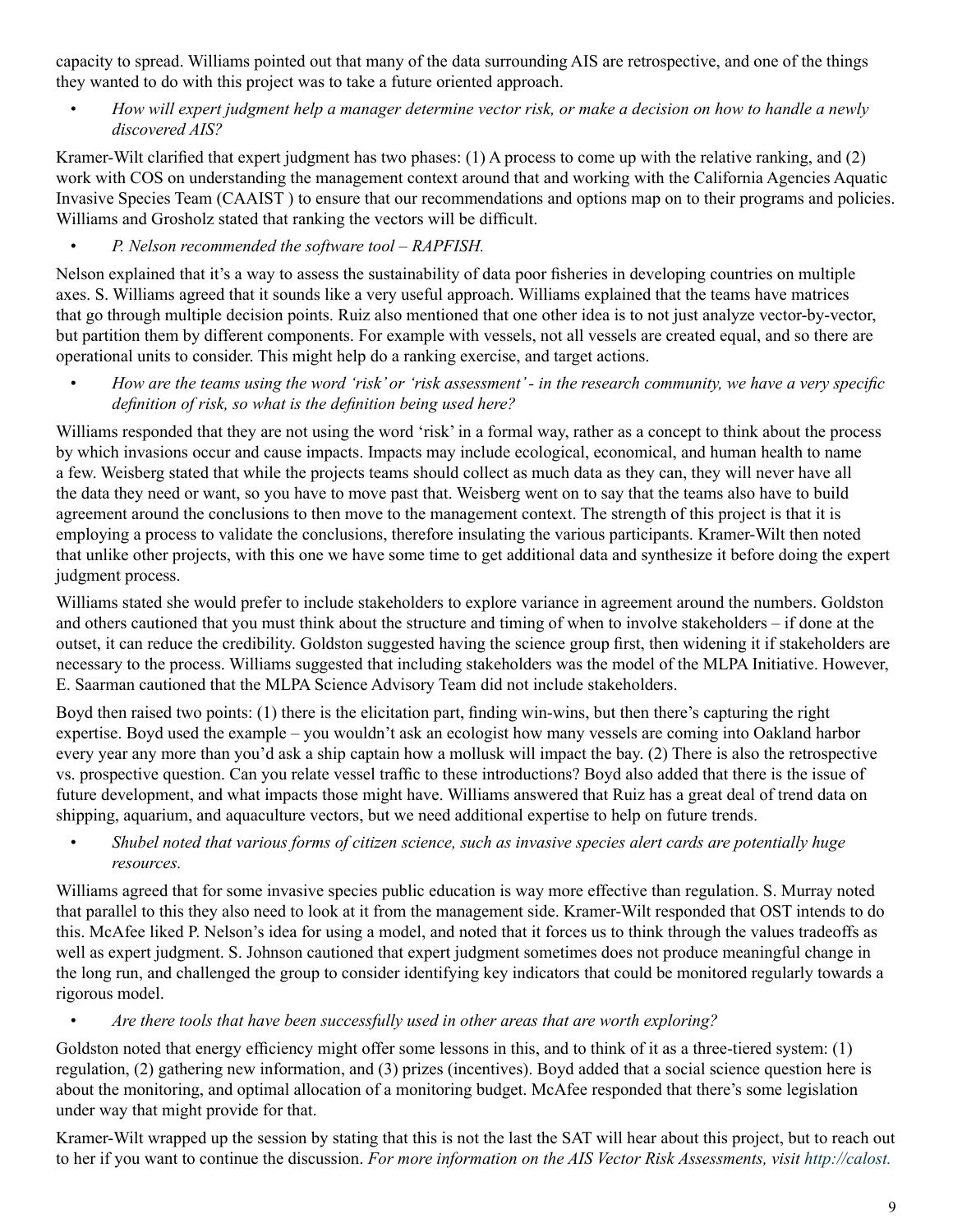<span id="page-9-0"></span>*org/science-initiatives/?page=aquatic-invasive-species. OST also provided advanced materials to frame this session, contact E. Kramer-Wilt for details.*

## **7. Central Coast Trawl Impact and Recovery Study: Findings and Management Opportunities**

M. Carr opened this session providing an overview of the Central Coast Trawl Impact and Recovery Study, including the OPC's funding timeline of the study, and highlights of the two principle investigators' backgrounds: Drs. James Lindholm and Mary Gleason.

Gleason presented first, providing an overview of the history and scope of the central coast trawl fishery, noting that the fishery is a multi-species fishery. Starting in the 1980's and 1990's, it increasingly became overcapitalized, leading to declines in landings and overfishing on certain stocks. In 2011, the fishery began transitioning to catch share management, specifically an ITQ (individual transferable quota) system.

Gleason also highlighted that either through the new ITQ system, or additional measures, the fishery is also interested in reducing bycatch and the impacts of trawling on bottom habitats. This in part led to the Central Coast Trawl Impact and Recovery Study. In late-2009, The Nature Conservancy and California State University Monterey Bay, joined by a host of partners from the commercial fishing industry, the state and federal governments, and other NGOs, initiated a multi-year study at the southern end of Estero Bay, CA, to quantify the relative impacts of small footrope trawl gear to low-relief, unconsolidated (soft) sediments of the outer continental shelf.

J. Lindholm described the approach, methodology and results thus far of the study for the period from June 1, 2009 to December 31, 2011, or Years 1 and 2 of this ongoing multi-year study. Known levels of trawling intensity were applied to study plots and compared to control areas using visual surveys and grab samples. The study was originally designed and proposed as a five-year study, including tracking recovery rates following both 'low-intensity' and 'high-intensity' bottom trawling effort:

- **•** *Year 1:* study data were collected before 'low-intensity' trawling, as well as at two-weeks, six-months, and oneyear post trawling.
- **•** *Year 2:* the treatment plots were then subjected to 'high-intensity' trawling effort, and again surveyed at twoweeks, six-months, and one-year post-trawling.

Lindholm provided an overview of the results thus far, including:

- *• Micro-topographic complexity:* A feature considered important for small organisms, including young fish on the seafloor, declined in the trawled plots immediately following both low- and high-intensity trawling.
	- Trawled plots differed significantly from control plots for a year following low-intensity trawling. Trawl door scour marks were clearly visible throughout the trawled plots at one-year post-trawling.
- *• Sessile and Mobile Invertebrates:* 
	- Sessile invertebrates (such as sea pens and sea whips) occurred in very low densities in the study area, and did not differ significantly between trawled and control plots.
	- Densities of mobile invertebrates (such as sea stars, sea slugs, and polychaete worms) did not differ significantly between trawled and control plots. Temporal variability in the densities of mobile invertebrates was considerable, including notable seasonal variation in epifaunal polychaetes and brittle stars.
- *• Infaunal and Epifaunal Communities:* 
	- The community of infaunal invertebrates (including polychaete worms, crustaceans and mollusks) did not differ statistically between trawled and control plots.
	- The diversity in epifaunal organisms in the study area was lower than other locations along the shelf.
- *• Anomalous Event:* Sometime between November 2010 and May 2011 our study area was impacted by an event that has yet to be identified. The impact resulted in a complete smoothing of the seafloor across all eight study plots, including the loss of trawl door scour marks that had been visible in the sediment in November 2010. Currently, the Japanese tsunami of March 2011 is the considered to be the most likely explanation for the smoothing of the seafloor.

Lindholm then requested feedback in particular on 'the event,' noting that the Japanese tsunami happened within this period. Lindholm also requested input on whether or not to continue the study, assuming no additional funding. Lindholm and Gleason also welcomed feedback on outreach among management and other audiences.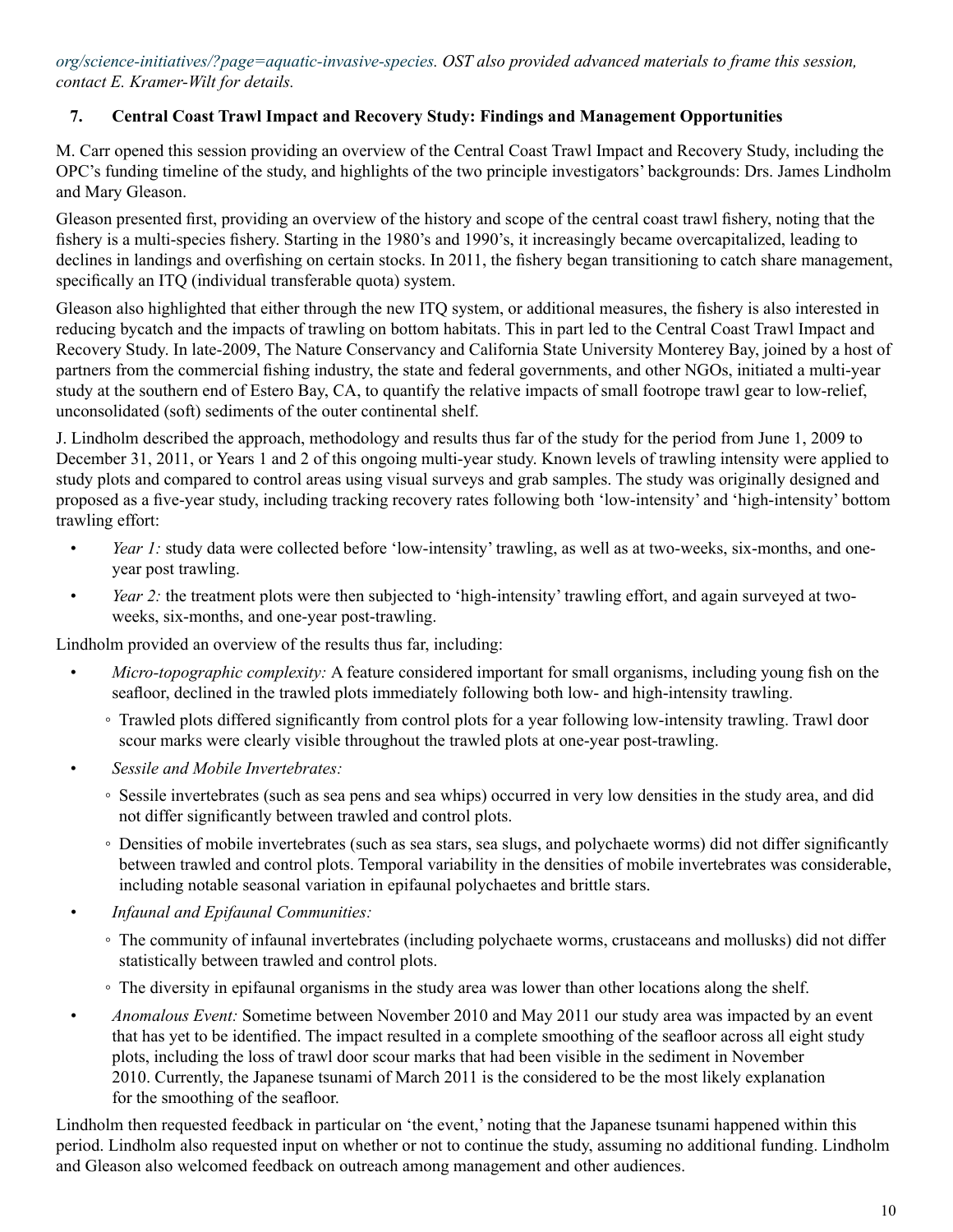## *"The Event" Discussion & Ideas*

*F. Chavez*

- Ken Smith MBARI (http://www.mbari.org/staff/ksmith/) is conducting a time series in deep water, and recorded largest flux in 2011 (early). He may have seen the tsunami.
- Undercurrent should be right over their sites this may have been intensified by the tsunami, however it is usually weak in the first part of the year.

## *S. Johnson*

• Sam Johnson – USGS - http://walrus.wr.usgs.gov/infobank/programs/html/staff2html/staff/Samuel\_Johnson.html - has seismic reflection data right in that area. There is a mound at that site, and internal waves get focused right below shelf break and have potential re-transport sediment down shelf – these are not annual, nor would it require a tsunami.

## *G. Griggs*

• If the tsunami impacted the sites, then wouldn't it have been recorded much more broadly? While sea level changes were seen all over the CA coast, it is unclear if the tsunami was felt coast-wide at depth.

## *K. Coale*

• Along with the tsunami we are seeing signals of radioactive sediments (Celesium 137) at that depth, in conjunction with the Fukushima nuclear power plant meltdown.

## *M. Hall-Arbor*

• Have you talked to older fishermen in the area about potential occurrences that have taken place in the past?

## *Management Relevance Discussion & Ideas*

*K. Coale*

• It appears fish associate with the ridges from the scour marks – is it possible that trawl scour can create habitat?

*G. Griggs*

• The negative result among many positive ones from other areas could be similar to how some stakeholders reacted to the impacts of seawalls on beaches. People were saying that because a seawall didn't impact one place that this would apply everywhere, and we were forced to think deeply about how we qualified our story – including location, habitat type etc. It is imperative to clearly communicate the conditions of this particular study.

## *L. Whiteman*

• Very interested in the collaborative aspect of this – as the Monitoring Enterprise is also struggling to build productive relationships with stakeholders in this region around monitoring. This project could serve as a model to us on communicating the results, which is also a piece of your collaboration with fishermen.

# *Discussion Around Continuing the Study*

*J. Field*

• Did you look for or find any measurable change in catch rate of the species? Ultimately those are the dots you are trying to connect, and could set up for possible monitoring in the future.

## *D. Goldston*

• This could also create additional incentives for fishermen to collaborate in the future.

## *T. Grosholz*

• Added that because this is over such a large scale, it may take propagules some time to come back.

*M. Carr*

• Cautions walking away from the study: this 'event' could present a new and rare opportunity to study these systems.